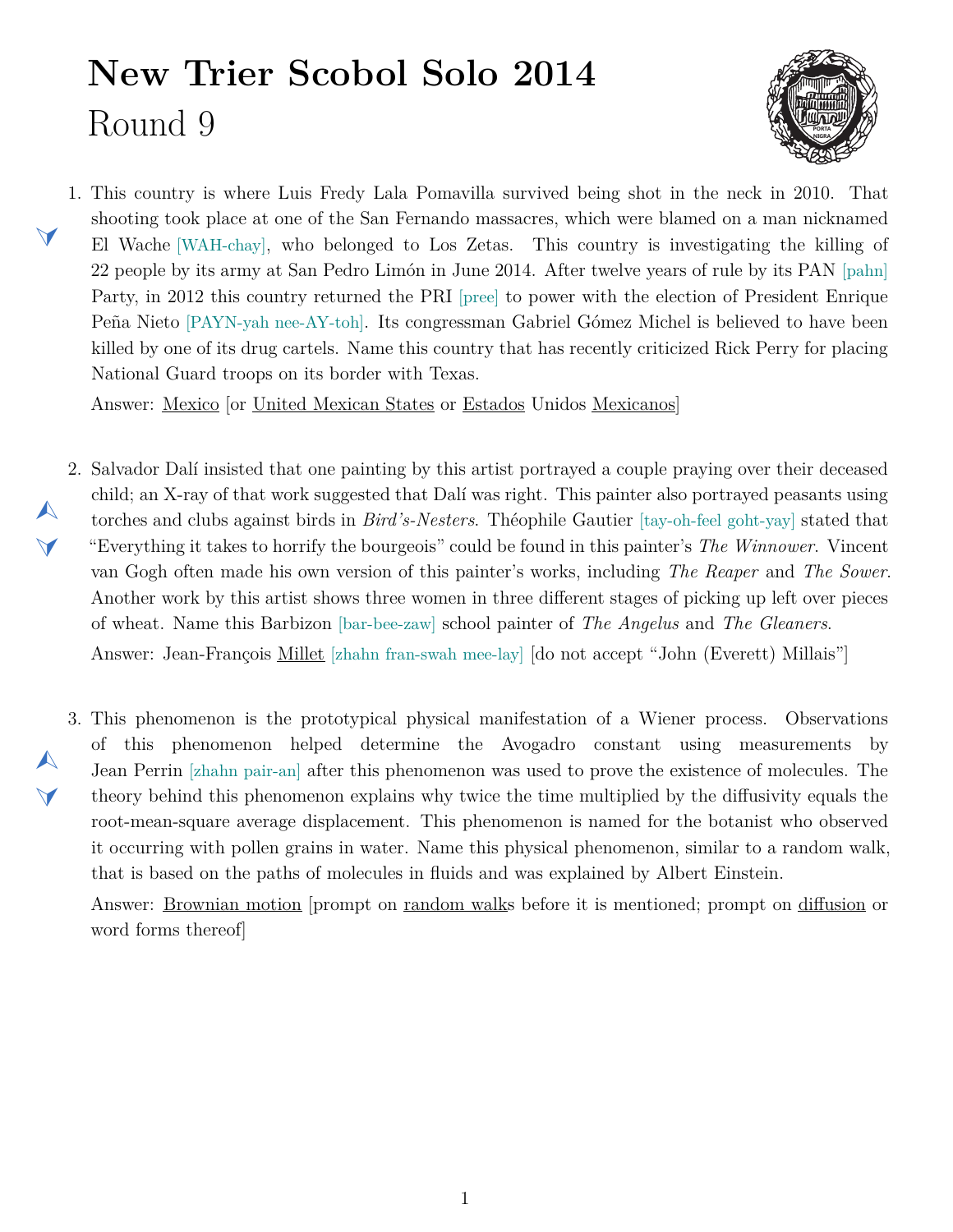<span id="page-1-0"></span>4. From 1869 to 1883, this man was Commanding General of the United States Army, despite being one of the few Civil War-era generals not to have fought in Mexico. Shortly after achieving the rank of general in 1861, he suffered a breakdown, so he was reassigned under General Grant. When Grant was assigned to the Eastern Front, this man took charge of the Union Army in the West. He repeatedly swore that he did not order the burning of Charleston at the end of his final campaign, and was known for saying "war is hell". Identify this general who instituted total war when he waged war from Tennessee to Savannah in his "March to the Sea".

Answer: William Tecumseh Sherman

<span id="page-1-1"></span>5. One form of this disease sees the ABL and BCR genes juxtaposed as a result of a translocation between chromosomes 9 and 22, which is called the Philadelphia chromosome. In another form of this disease, projections from affected cells result in a "hairy" appearance. This disease is characterized in part by whether it affects myeloid [MY-uh-loyd] tissue, lymphocytes or lymphoblasts. This disease is often diagnosed with a bone marrow examination as the disease begins in the marrow. Name this cancer that results in a very high white blood cell count.

Answer: leukemia [prompt on cancer]

<span id="page-1-2"></span>6. This person got into a long debate with senator Benjamin Hill over a Confederate amnesty bill because this person wanted to exclude Jefferson Davis. While serving as secretary of state, this politician organized the First International Conference of American States in 1890. In a scandal focused on the Mulligan Letters, he was accused of accepting a bribe from the Union Pacific Railroad. This senator supported civil service reform in opposition to Roscoe Conkling and the Stalwarts. Name this leader of the Republican Half-Breeds who lost to Grover Cleveland in the Presidential Election of 1884, a so-called "continental liar from the state of Maine".

Answer: James G(illespie) Blaine

 $\blacktriangle$  $\blacktriangleleft$ 

 $\blacktriangle$ 

 $\blacktriangledown$ 

 $\blacktriangle$ 

 $\blacktriangledown$ 

 $\blacktriangle$ 

 $\blacktriangleleft$ 

<span id="page-1-3"></span>7. This person stated "Wherever law ends, tyranny begins", and in the same book, he gave four refutations of the application of the idea that Adam was the first king, which had been argued in *Patriarcha* by Robert Filmer. This philosopher summarized Christianity as a single belief in *The Reasonableness of Christianity*. This person worked closely with the First Earl of Shaftesbury and helped draft the *Fundamental Constitutions of Carolina*. This person argued against innate knowledge in *An Essay Concerning Human Understanding*. Name this liberal political philosopher who wrote *Two Treatises of Government*.

Answer: John Locke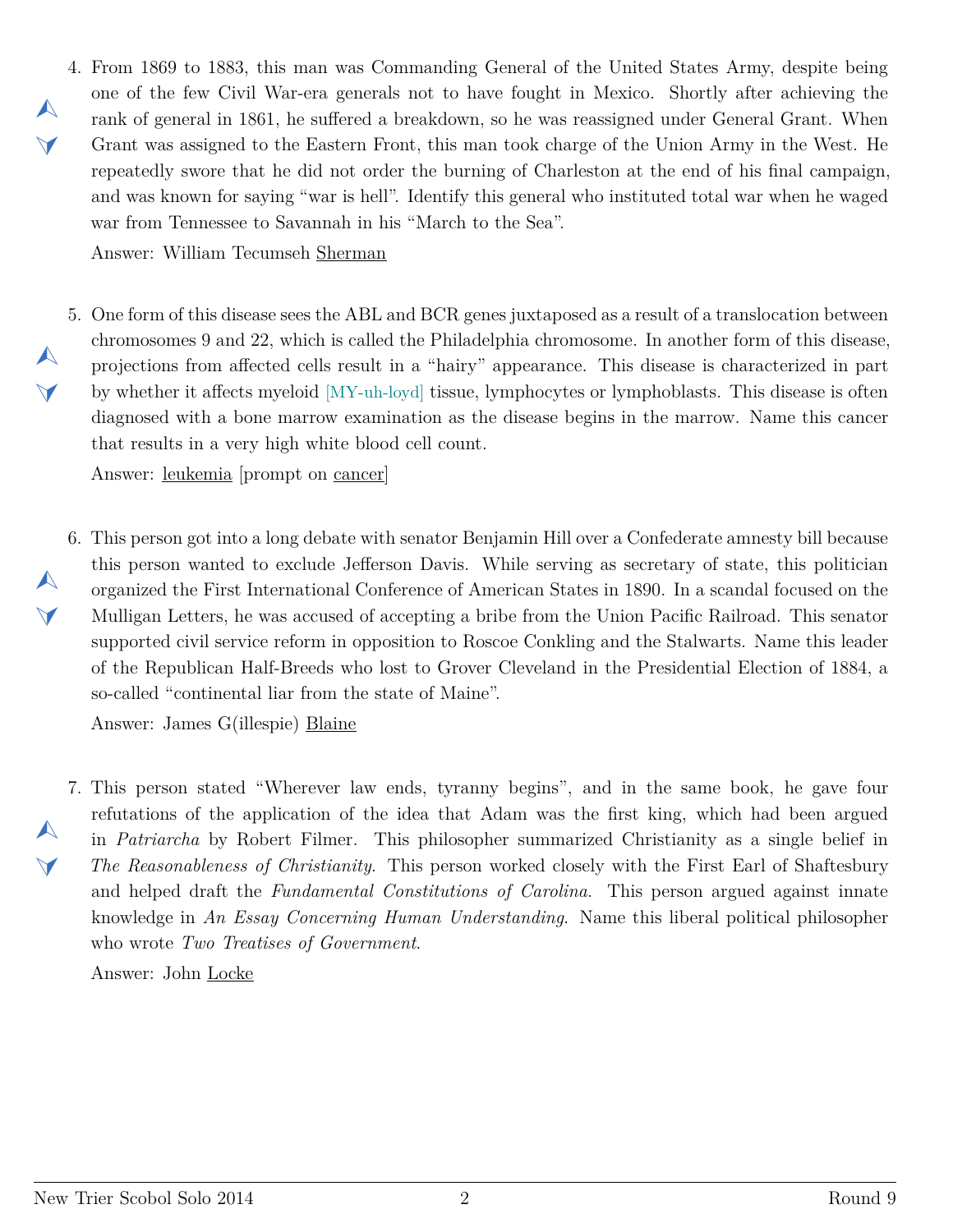<span id="page-2-0"></span>8. One character in this play tells her brother that she dissected something that looked just like him, and she then asks her brother if he would prefer for her to quit school or drop dead. That brother defies his wife's wishes when he gives their son some money to go to the grocery store. In this play, Mrs. Johnson tells the main characters about a bombing, and a monetary offer from Karl Lindner is refused. The family in this play plans to move to Clybourne Park, but their plans are ruined by Willy Harris. Name this work about Ruth, Beneatha, and Walter Younger, set in Chicago and written by Lorraine Hansberry.

Answer: *A Raisin in the Sun*

 $\blacktriangle$ 

 $\blacktriangleleft$ 

 $\blacktriangle$ 

 $\blacktriangleleft$ 

<span id="page-2-1"></span>9. In 2009, this architect's contributions to Michael Reese Hospital in Chicago were demolished. This architect's last design set in the United States was Tower East in Shaker Heights, Ohio. He often worked with Adolf Meyer, and he said "Architecture begins where the engineering ends." When this person moved to the United States, he accepted a position at Harvard and designed a house for his family in Lincoln, Massachusetts. His door handles are in the shape of a bar. With Adolf Meyer, one of his earliest bulding designs was the Fagus Factory in Alfeld, Germany. Name this architect who in Dessau in 1925 helped design a building for his Bauhaus school.

Answer: Walter (Adolph Georg) Gropius

<span id="page-2-2"></span>10. This author wrote about a soldier who marries Domenica Plessington after his marriage to Virginia  $\blacktriangle$  $\blacktriangledown$ fails twice. That soldier, Guy Crouchback, appears in this author's *Sword of Honour* trilogy, which begins with *Men at Arms*. Another character created by this writer, whose stutter is demonstrated when he struggles to call his tutor preposterous, is a homosexual attending Oxford named Anthony Blanche. This author also described Rex Mottram's attempts to convert to Catholicism in order to marry Lady Julia Flyte. Name this author who wrote about Charles Ryder in the novel *Brideshead Revisited*.

Answer: (Arthur) Evelyn (St. John) Waugh

<span id="page-2-3"></span>11. The Comte de Soissons' [kawm d' swah-saw'z] rebellion sought to murder this person and depose  $\blacktriangle$  $\blacktriangledown$ a king. Another conspiracy led this man to order the executions of de Thou [d' toh] and Cinq-Mars ["sank mar"]. Concino Concini [kon-CHEE-noh kon-CHEE-nee], as Marshal of France, appointed this man to be Secretary of State. During the Day of Dupes, this leader's monarch chose this leader over the king's mother, exiling her to Compiegne [kom-pee-en]. This man successfully negotiated the Peace of Alais [ah-lay], depriving Huguenots of their fortresses after the siege of La Rochelle. The French Academy was established during the reign of this ruler, whom Marie de Médici helped appoint. Name this Cardinal of France under Louis XIII [13] who was succeeded by Cardinal Mazarin [ma-zar-aan].

Answer: Cardinal Richelieu [ree-shel-yoo] [or Armand Jean du Plessis]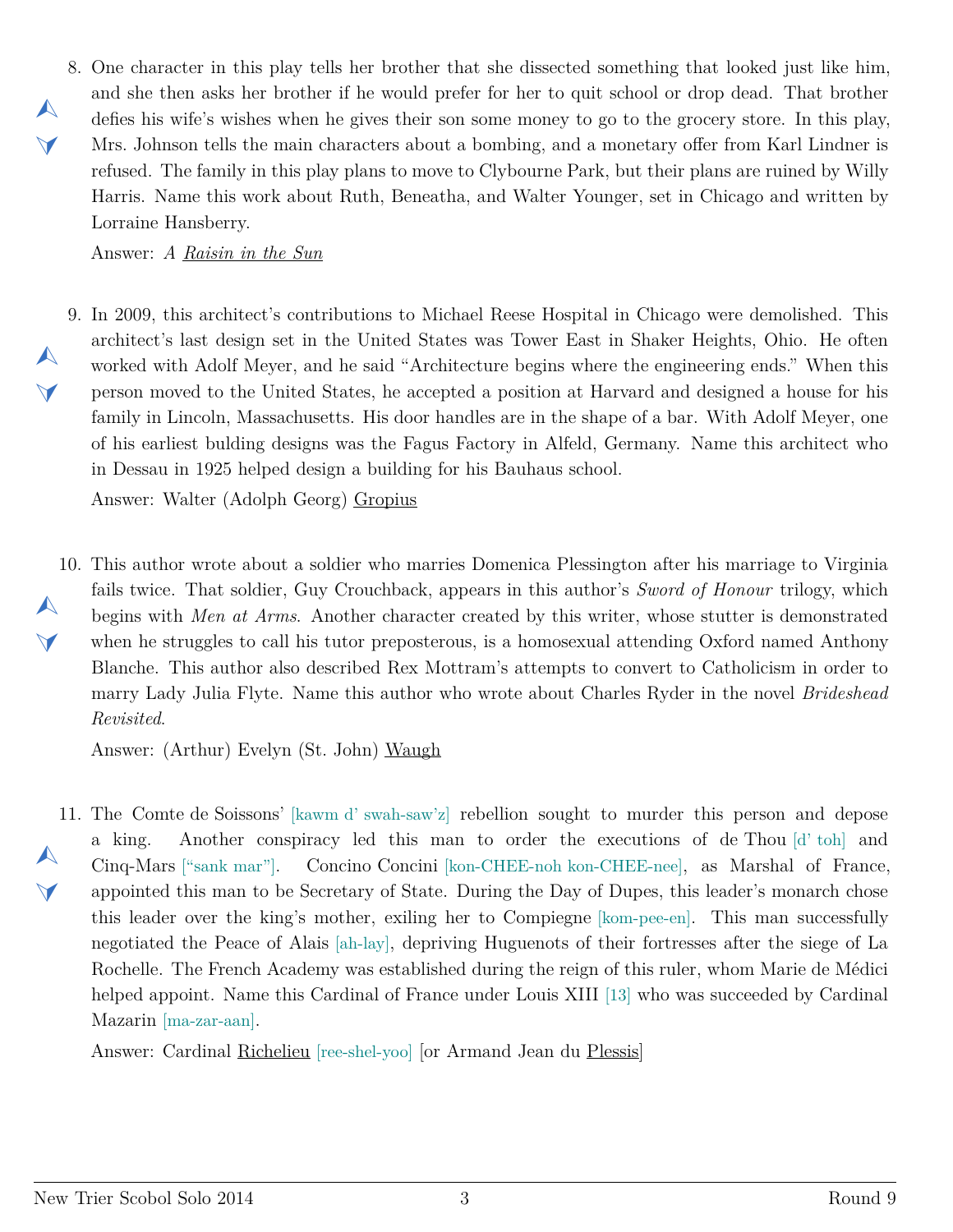<span id="page-3-0"></span>12. The flow of gas across the surfaces of these objects is known as the Evershed effect, and the different  $\blacktriangle$  $\blacktriangleleft$ shadings within these objects is sometimes described by the Wilson effect. An effort to find a new planet led Samuel Heinrich Schwabe to make detailed observations of these objects, and his work was extended by Rudolf Wolf. We are currently in Cycle 24 of these objects, which is weak, leading to predictions that we are entering a period similar to the Maunder minimum. The number of these objects increases and decreases following an eleven year cycle. Name these darker regions on the surface of the object at the center of our solar system.

Answer: sunspots

<span id="page-3-1"></span>13. In *A Farewell to Arms*, Catherine Barkley says this poem is "about a girl who wouldn't live with  $\blacktriangle$  $\blacktriangledown$ a man". The speaker of this poem states that he intends to turn into ashes "all my lust", and he also states that "The grave's a fine and private place." T.S Eliot's "Love Song of J. Alfred Prufrock" includes this poem's line "and indeed there will be time." The speaker of this poem claims that I would "love you ten years before the Flood", and he always hears "time's wingéd ["WING"-ud] chariot coming near". Name this poem that begins with the line "Had we but world enough and time", written by Andrew Marvell.

Answer: "To His Coy Mistress"

<span id="page-3-2"></span>14. This country's Araucanía [ah-rao-kah-NEE-ah] region contains many of the indigenous Moluche people,  $\blacktriangle$  $\blacktriangledown$ a group of Mapuches. Its German minority is mostly settled in the southern cities of Osorno and Valdivia. This country's copper industry is centered at its northern city of Antofagasta. Its congress meets in Valparaíso [val-par-"eye"-EE-soh], a port city on the Pacific Ocean. The north of this country contains most of the Atacama Desert. This country controls Easter Island and most of an island group bordered by the Strait of Magellan called Tierra del Fuego. Name this country with short borders with Peru and Bolivia and a very long border with Argentina.

Answer: (Republic of) Chile [or (República de) Chile]

<span id="page-3-3"></span>15. This composer inspected bands for the Imperial Russian Navy, and one of his pieces first performed  $\blacktriangle$  $\blacktriangleleft$ by one of those groups was *Concerto for Trombone and Military Band*. A request from Mily Balakirev for this Russian to compose Slavonic music led to this composer's *Fantasy on Serbian Themes*. Two alboradas make up part of this composer's piece based on Asturian music. This composer based another of his pieces on the obikhod canticles of the Orthodox Church. His opera *The Tale of Tsar Saltan* contains "Flight of the Bumblebee". Name this member of The Five who composed *Capriccio Espagnol* and *Russian Easter Festival Overture*.

Answer: Nikolai (Andreyevich) Rimsky-Korsakov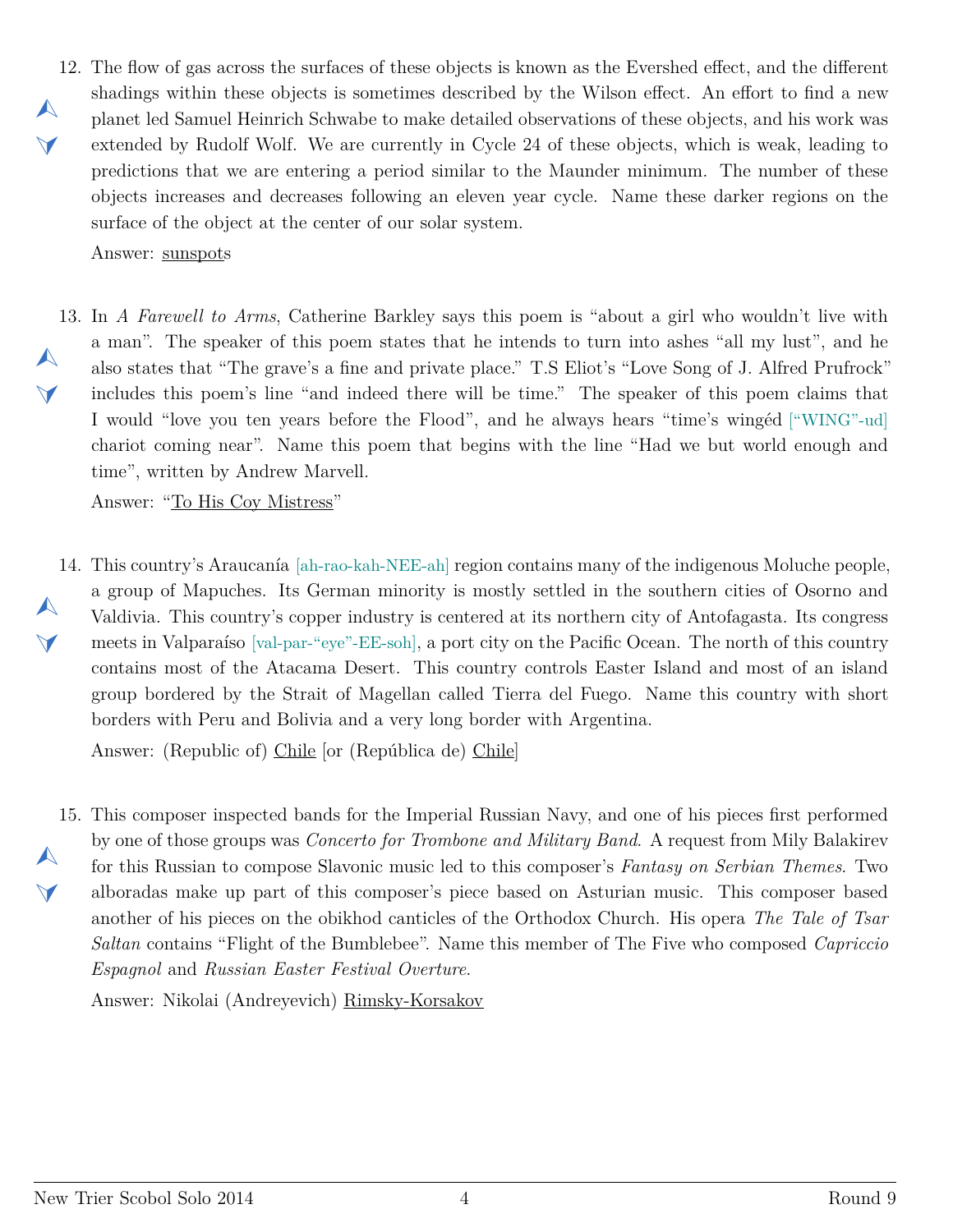- <span id="page-4-0"></span>16. This compound can interact with alkenes in a 1,3 cycloaddition that results in their cleavage and  $\blacktriangle$  $\blacktriangleleft$ formation of carbonyl [kar-buh-NEEL] compounds. That reaction with this compound was used to determine that rubber is made of units of isoprene ["EYE"-soh-preen], as this compound tends to form cracks in rubber. The concentration of this compound is measured in Dobson units, and it can be broken up by radicals formed from UV light's interaction with CFCs. The stratosphere contains a region containing this compound that has a particularly large hole over Antarctica. Identify this compound whose namesake layer helps block UV light, and which is made up of three oxygen atoms. Answer: <u>ozone</u> [accept  $\overline{\mathrm{O}^3}$ ]
- <span id="page-4-1"></span>17. According to complex analysis, if these entities are holomorphic, then they are also analytic. An  $\blacktriangle$  $\blacktriangledown$ example of this type of entity that exhibits fractal properties is named the Minkowski question mark, which is also known as the slippery devil's staircase. If one of these entities has an image equivalent to its codomain, then it is classified as onto, or surjective. When they involve one variable going to one other variable, their graphs always pass the vertical line test, and if their graphs also pass the horizontal line test then they are called one-to-one. Name these relations in which each input taken from the domain corresponds to exactly one output taken from the range.

Answer: functions

<span id="page-4-2"></span>18. This leader tried to destroy the Bar Lev Line during the War of Attrition. This person used the  $\blacktriangle$  $\blacktriangledown$ title "First Arab Citizen" to refer to Shukri al-Quwatli after they reached an accord. In 1967, he expelled U.N. peacekeepers from his country's borders, leading to a war in which his country lost a lot of territory. In 1956, British and French air forces supported an Israeli attack against this leader's country. His successor, who made peace with the Israelis, was Anwar Sadat. Name this Egyptian leader during the Six-Day War, who formed the United Arab Republic with Syria and who nationalized the Suez Canal.

Answer: Gamal Abdel Nasser

<span id="page-4-3"></span>19. One scene in this drama includes a song with the chorus "As if he had love in his bosom!". That song  $\blacktriangle$  $\vee$ is sung by Brander in Auerbach's Cellar, and that scene includes a spell that allows four people to drink any wine they want to as long as they do not spill it. One woman in this play is saved when she gives herself to God in prison after drowning her baby. The title character of this play despairs because all of his learning has not brought him closer to the infinite. The female lead in this play goes by the names Margaret and Gretchen. Name this work about a bet by Mephistopheles, written by Goethe [GRR-tuh].

Answer: *Faust* [do not accept "*Doctor Faustus*"; accept answers that additionally mention *Der Tragödie erster Teil*, *Der Tragödie zweiter Teil*, *The First Part of the Tragedy*, *The Second Part of the Tragedy*, or similar translations thereof]